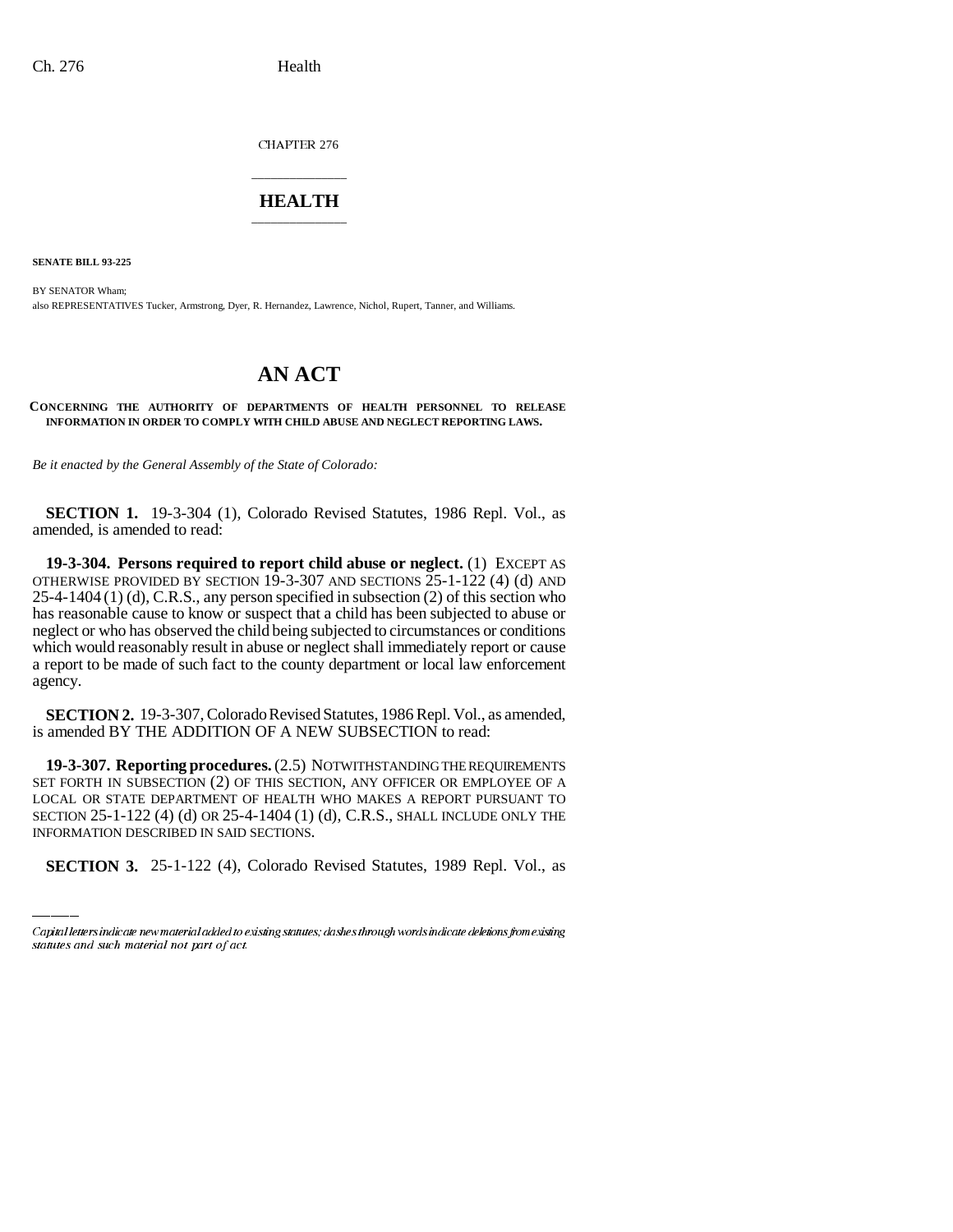amended, is amended BY THE ADDITION OF A NEW PARAGRAPH to read:

**25-1-122. Named reporting of certain diseases and conditions - access to medical records - confidentiality of reports and records.** (4) Reports and records resulting from the investigation of epidemic and communicable diseases, environmental and chronic diseases, reports of morbidity and mortality, reports of cancer in connection with the statewide cancer registry, and reports and records resulting from the investigation of venereal diseases, tuberculosis, and rabies and mammal bites held by state or local departments of health shall be strictly confidential. Such reports and records shall not be released, shared with any agency or institution, or made public, upon subpoena, search warrant, discovery proceedings, or otherwise, except under any of the following circumstances:

(d) AN OFFICER OR EMPLOYEE OF THE LOCAL OR STATE DEPARTMENT OF HEALTH MAY MAKE A REPORT OF CHILD ABUSE TO AGENCIES RESPONSIBLE FOR RECEIVING OR INVESTIGATING REPORTS OF CHILD ABUSE OR NEGLECT IN ACCORDANCE WITH THE APPLICABLE PROVISIONS OF THE "CHILD PROTECTION ACT OF 1987" SET FORTH IN PART 3 OF ARTICLE 3 OF TITLE 19, C.R.S. HOWEVER, IN THE EVENT A REPORT IS MADE BY THE STATE DEPARTMENT OF HEALTH, ONLY THE FOLLOWING INFORMATION SHALL BE INCLUDED IN THE REPORT:

(I) THE NAME, ADDRESS, AND SEX OF THE CHILD;

(II) THE NAME AND ADDRESS OF THE PERSON RESPONSIBLE FOR THE CHILD;

(III) THE NAME AND ADDRESS OF THE PERSON WHO IS ALLEGED TO BE RESPONSIBLE FOR THE SUSPECTED ABUSE OR NEGLECT, IF KNOWN; AND

(IV) THE GENERAL NATURE OF THE CHILD'S INJURY.

**SECTION 4.** 25-4-1404 (1), Colorado Revised Statutes, 1989 Repl. Vol., as amended, is amended BY THE ADDITION OF A NEW PARAGRAPH to read:

**25-4-1404. Use of reports.** (1) The public health reports required to be submitted by sections 25-4-1402 and 25-4-1403 and records resulting from compliance with section 25-4-1405 (1) and held by the state or local department of health or any health care provider or facility, third-party payor, physician, clinic, laboratory, blood bank, or other agency shall be strictly confidential information. Such information shall not be released, shared with any agency or institution, or made public, upon subpoena, search warrant, discovery proceedings, or otherwise, except under any of the following circumstances:

(d) AN OFFICER OR EMPLOYEE OF THE LOCAL OR STATE DEPARTMENT OF HEALTH MAY MAKE A REPORT OF CHILD ABUSE TO AGENCIES RESPONSIBLE FOR RECEIVING OR INVESTIGATING REPORTS OF CHILD ABUSE OR NEGLECT IN ACCORDANCE WITH THE APPLICABLE PROVISIONS OF THE "CHILD PROTECTION ACT OF 1987" SET FORTH IN PART 3 OF ARTICLE 3 OF TITLE 19, C.R.S. HOWEVER, IN THE EVENT A REPORT IS MADE, ONLY THE FOLLOWING INFORMATION SHALL BE INCLUDED IN THE REPORT:

(I) THE NAME, ADDRESS, AND SEX OF THE CHILD;